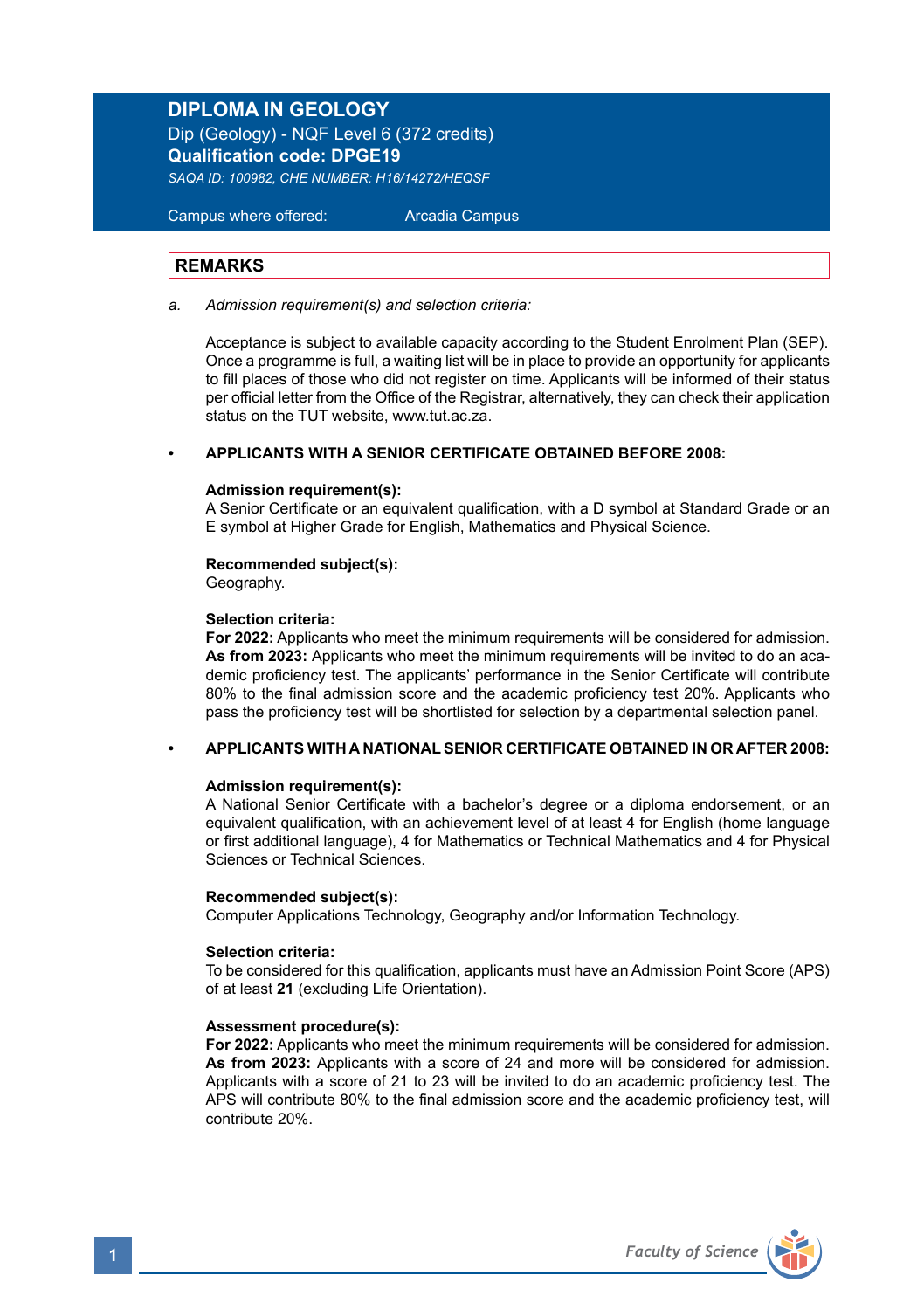### **• APPLICANTS WITH A NATIONAL CERTIFICATE (VOCATIONAL) AT NQF LEVEL 4:**

### **Admission requirement(s):**

A National Certificate (Vocational) at NQF Level 4 with a bachelor's degree or a diploma endorsement, with at least 50% for English (home language or first additional language) and 50% for Mathematics, 40% for Life Orientation (excluded for APS calculation), 50% for Sciences, and 50% for any other two compulsory vocational subjects.

### **Selection criteria:**

To be considered for this qualification, applicants must have an Admission Point Score (APS) of at least **21** (excluding Life Orientation).

### **Assessment procedure(s):**

 **For 2022:** Applicants who meet the minimum requirements will be considered for admission. **As from 2023:** Applicants with a score of 24 and more will be considered for admission. Applicants with a score of 21 to 23 will be invited to do an academic proficiency test. The APS will contribute 80% to the final admission score and the academic proficiency test, will contribute 20%.

- *b. Recognition of Prior Learning (RPL), equivalence and status:* See Chapter 30 of Students' Rules and Regulations.
- *c. Intake for the qualification:* January only.
- *d. Presentation:* Day classes.
- *e. Minimum duration:* Three years.
- *f. Exclusion and readmission:* See Chapter 2 of Students' Rules and Regulations.
- *g. WIL in Geology I:* See Chapter 5 of Students' Rules and Regulations.

# **CURRICULUM**

| <b>FIRST YEAR</b>                      |                                          |              |               |                               |  |
|----------------------------------------|------------------------------------------|--------------|---------------|-------------------------------|--|
| <b>CODE</b>                            | <b>MODULE</b>                            | <b>NOF-L</b> | <b>CREDIT</b> | <b>PREREQUISITE MODULE(S)</b> |  |
| 11P105X                                | Communication for Academic<br>Purposes   | (5)          | (10)          |                               |  |
| CHM105X                                | Chemistry I                              | (5)          | (24)          |                               |  |
| CPL105X                                | <b>Computer Literacy</b>                 | (5)          | (10)          |                               |  |
| <b>GMA105D</b>                         | <b>General Mathematics I</b>             | (5)          | (24)          |                               |  |
| GPH105D                                | <b>General Physics I</b>                 | (5)          | (24)          |                               |  |
| <b>INI125D</b>                         | Information Literacy I<br>(block module) | (5)          | (2)           |                               |  |
| <b>LFI125X</b>                         | Life Skills I (block module)             | (5)          | (2)           |                               |  |
| <b>FIRST SEMESTER</b>                  |                                          |              |               |                               |  |
| <b>ENT115D</b><br>GEO <sub>115</sub> D | Entrepreneurship I<br>Geology I          | (5)<br>(5)   | (12)<br>(6)   |                               |  |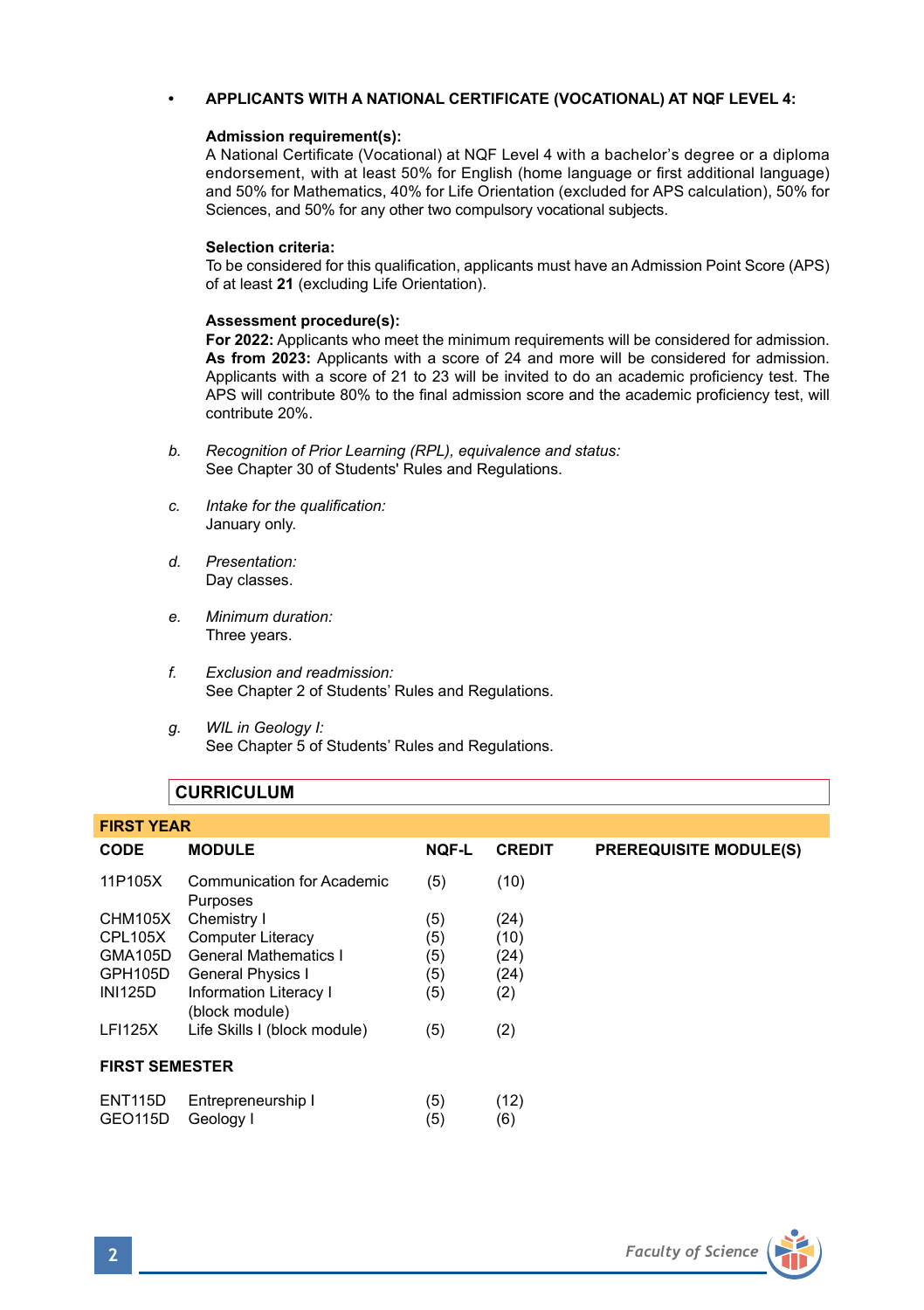# **SECOND SEMESTER**

| GMG115D Geological Maps I<br>MIG115D Mineralogy<br>STG115D Stratigraphy | (5)<br>(5)<br>(5) | (6)<br>(6)<br>(6) | Geology I |
|-------------------------------------------------------------------------|-------------------|-------------------|-----------|
|                                                                         |                   |                   |           |

# TOTAL CREDITS FOR THE FIRST YEAR: **132**

| <b>SECOND YEAR</b>                        |                                                                                                           |                          |                              |                                                                         |  |  |
|-------------------------------------------|-----------------------------------------------------------------------------------------------------------|--------------------------|------------------------------|-------------------------------------------------------------------------|--|--|
| <b>CODE</b>                               | <b>MODULE</b>                                                                                             | <b>NOF-L</b>             | <b>CREDIT</b>                | <b>PREREQUISITE MODULE(S)</b>                                           |  |  |
| EAG206D<br>ECG206D<br>ENG206D<br>GEP206D  | <b>Environmental Farth Sciences I</b><br>Economic Geology<br><b>Engineering Geology I</b><br>Geophysics I | (6)<br>(6)<br>(6)<br>(6) | (12)<br>(20)<br>(20)<br>(20) | Geology I<br>Mineralogy<br>Mineralogy<br>General Physics I<br>Geology I |  |  |
| <b>FIRST SEMESTER</b>                     |                                                                                                           |                          |                              |                                                                         |  |  |
| GMG216D<br>SGG216D                        | Geological Maps II<br><b>Structural Geology</b>                                                           | (6)<br>(6)               | (12)<br>(12)                 | Geological Maps I<br>Geology I                                          |  |  |
| <b>SECOND SEMESTER</b>                    |                                                                                                           |                          |                              |                                                                         |  |  |
| <b>HYG216D</b><br>PEG216D                 | Hydrogeology I<br>Petrology                                                                               | (6)<br>(6)               | (12)<br>(12)                 | Geology I<br>Mineralogy                                                 |  |  |
| TOTAL CREDITS FOR THE SECOND YEAR:<br>120 |                                                                                                           |                          |                              |                                                                         |  |  |

| <b>THIRD YEAR</b>                           |                                                                          |       |               |                                             |  |  |
|---------------------------------------------|--------------------------------------------------------------------------|-------|---------------|---------------------------------------------|--|--|
| <b>CODE</b>                                 | <b>MODULE</b>                                                            | NOF-L | <b>CREDIT</b> | <b>PREREQUISITE MODULE(S)</b>               |  |  |
| <b>FIRST SEMESTER</b>                       |                                                                          |       |               |                                             |  |  |
| EAG316D                                     | <b>Environmental Earth Sciences II</b>                                   | (6)   | (12)          | Environmental Earth Sciences I<br>Petrology |  |  |
| ENG316D                                     | <b>Engineering Geology II</b>                                            | (6)   | (18)          | <b>Engineering Geology I</b>                |  |  |
| GEP316D                                     | Geophysics II                                                            | (6)   | (18)          | Geophysics I                                |  |  |
| GIS316D                                     | Geographic Information Systems<br>and Remote Sensing                     | (6)   | (12)          | Geological Maps II<br>Petrology             |  |  |
| HYG316D                                     | Hydrogeology II                                                          | (6)   | (18)          | Hydrogeology I                              |  |  |
| MEG316D                                     | Mining and Exploration Geology                                           | (6)   | (18)          | Economic Geology                            |  |  |
| <b>SECOND SEMESTER</b>                      |                                                                          |       |               |                                             |  |  |
| WGD316D                                     | WIL in Geology I                                                         | (6)   | (24)          |                                             |  |  |
| WGD316R                                     | WIL in Geology I (re-registration)<br>(first- or second-semester module) | (6)   | (0)           |                                             |  |  |
|                                             | TOTAL CREDITS FOR THE THIRD YEAR:                                        |       | 120           |                                             |  |  |
| TOTAL CREDITS FOR THE QUALIFICATION:<br>372 |                                                                          |       |               |                                             |  |  |

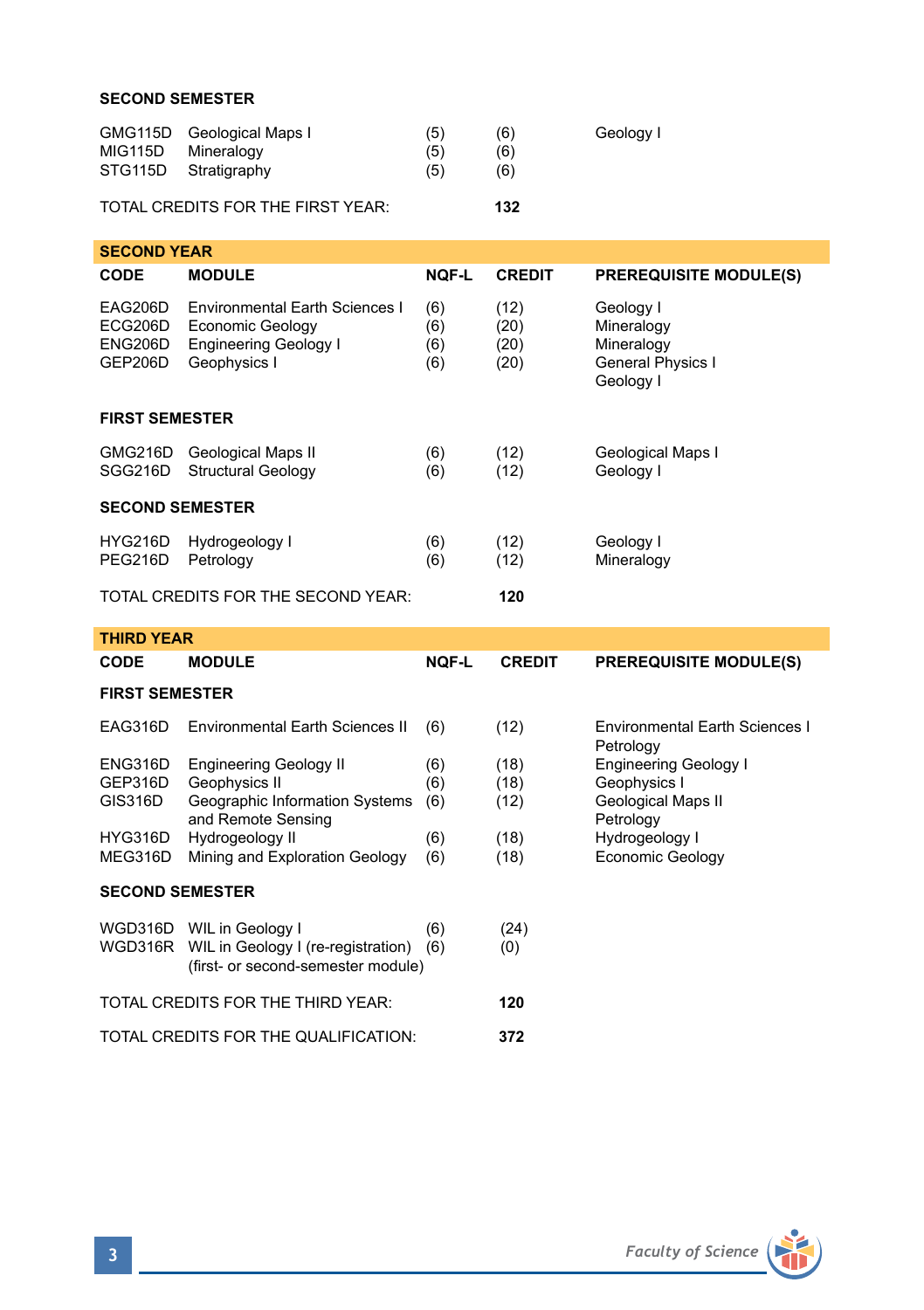# **MODULE INFORMATION (OVERVIEW OF SYLLABUS)**

The syllabus content is subject to change to accommodate industry changes. Please note that a more detailed syllabus is available at the Department or in the study guide that is applicable to a particular module. At time of publication, the syllabus content was defined as follows:

# **C**

# **CHEMISTRY I (CHM105X) 1 X 3-HOUR PAPER**

### *(Module custodian: Department of Chemistry)*

The role and importance of chemistry in everyday life. Classification and properties of matter. Units of measurement. Atoms, molecules and ions. The modern view of atomic structure and the use of electron configurations in chemical bonding. The periodic table of elements. The use of IUPAC rules for naming inorganic compounds. Application of the mole concept in stoichiometric calculations. Reactions in aqueous solutions. Chemical equilibrium. Fundamental concepts in electrochemistry. Organic nomenclature. (Total notional time: 240 hours)

### **COMMUNICATION FOR ACADEMIC PURPOSES (11P105X) 1 X 3-HOUR PAPER** *(Module custodian: Office of the Executive Dean)*

A workable knowledge of English is an essential skill for any graduate who is required to conduct themselves successfully in a professional working environment. This module will equip students with the competencies required to compose a selection of written texts related to communicating both internally and externally within a professional environment. In addition, the module includes strategies that are essential for the effective communication in various situations, including small groups to avoid unproductive conflict, a multicultural context, etc. (Total notional time: 100 hours)

# **COMPUTER LITERACY (CPL105X)** COMPUTER LITERACY (CPL105X)

# *(Module custodian: End User Computing Unit)*

This module provides students with foundational knowledge in computing fundamentals, essential digital skills in key applications based on MS Office Suite and network basics (i.e. MS Outlook and Internet). Online exams are mapped with End-User Computing: SAQA 49077 (61591) Core Element as well as Internet and Computing Core Certification (IC3). (Total notional time: 100 hours)

### **E**

# **ECONOMIC GEOLOGY (ECG206D) 1 X 3-HOUR PAPER**

### *(Module custodian: Department of Environmental, Water and Earth Sciences)*

Principles of ore deposit geology. Kimberlitic diamonds and carbonatites. Magmatic ore deposits. Hydrothermal ore deposits. Pegmatitic ore deposits. Sedimentary Exhalative (SEDEX), Volcanogenic Massive Sulphides (VMS) and Skarn ore deposits. Sedimentary placer deposits. Residual sedimentary deposits. Supergene ore deposits. Plate tectonics and mineral deposits through geological time. (Total notional time: 200 hours)

### **ENGINEERING GEOLOGY I (ENG206D) 1 X 3-HOUR PAPER**

### *(Module custodian: Department of Environmental, Water and Earth Sciences)*

Introduction to Engineering geology. Site (ground) investigation. Building foundations. Dams and reservoirs (Total notional time: 200 hours)

# **ENGINEERING GEOLOGY II (ENG316D) 1 X 3-HOUR PAPER**

### *(Module custodian: Department of Environmental, Water and Earth Sciences)*

Investigation of dam wall area and foundations. Rock cycles and processes. Types of rocks. Rock in construction. Geological structures. (Total notional time: 180 hours)

# **ENTREPRENEURSHIP I (ENT115D) 1 X 3-HOUR PAPER**

### *(Module custodian: Department of Management and Entrepreneurship)*

Students will acquire knowledge, skills and competence in various types of businesses, management functions, budgeting, accounting, administration, banking, personnel management, customer relations and entrepreneurship including drafting a business plan. These skills will assist entrepreneurs in successfully starting and running a business. (Total notional time: 120 hours)

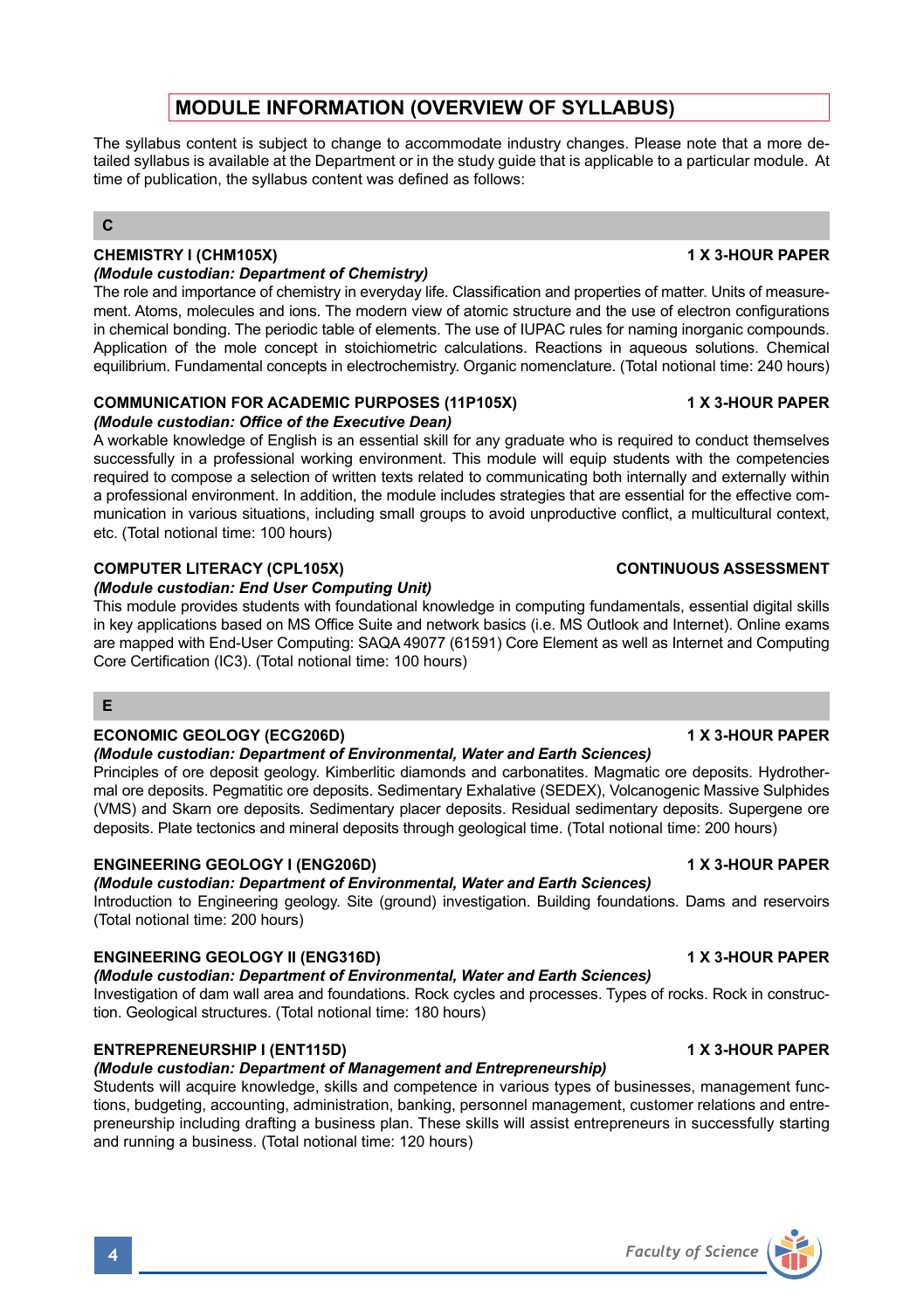# **ENVIRONMENTAL EARTH SCIENCES I (EAG206D) 1 X 3-HOUR PAPER**

### *(Module custodian: Department of Environmental, Water and Earth Sciences)*

Environment and sustainable development. Human population growth. Anthropogenic climate change. Air pollution. Water and land pollution. Environmental pollution law in SA. Geology and biodiversity: changes over Earth's history. Geology and biodiversity: making the links. Habitat fragmentation and habitat loss as an environmental problem. Biodiversity law in SA. Regulating the environmental impacts of prospecting and mining. Environmental management systems. Environmental Impact Assessments. (Total notional time: 120 hours)

# **ENVIRONMENTAL EARTH SCIENCES II (EAG316D) 1 X 3-HOUR PAPER**

*(Module custodian: Department of Environmental, Water and Earth Sciences)* General Petrology. Pyroclastic Rocks and their Classification. The Contribution of Volcanic eruptions to Atmospheric Chemistry. Thermodynamic equilibria. Mineral speciation. Geochemistry of Continental Solids. Chemistry of Continental Waters. Chemistry of Oceanic Waters. (Total notional time: 120 hours)

### **G**

### **GENERAL MATHEMATICS I (GMA105D) 1 X 3-HOUR PAPER**

### *(Module custodian: Department of Mathematics and Statistics)*

Do numerical computations. Apply knowledge of mensuration to calculate perimeters, areas and volumes of two- and three-dimensional objects. Apply knowledge of functions and equations to solve well-defined problems. Use basic calculus rules to solve well-defined problems. Use Excel to organise given data in charts and calculate descriptive measures. Do basic regression analysis and curve fitting using Excel and a scientific calculator; and Implement basic probability theories to predict outcomes of events. (Total notional time: 240 hours)

### **GENERAL PHYSICS I (GPH105D) 1 X 3-HOUR PAPER**

### *(Module custodian: Department of Physics)*

Basic mathematical concepts for physics and measurements. Motion in one dimension. Motion in a plane (projectile motion). Forces and Newton's Law of Motion. Equilibrium condition and torque. Work, energy and power. Linear momentum and impulse. Properties of static and dynamic fluids. Temperature and heat. Heat transfer. General properties of waves. Reflection. Refraction. Electrostatics. Electric circuits. Basic nuclear physics. (Total notional time: 240 hours)

### **GEOGRAPHIC INFORMATION SYSTEMS AND REMOTE SENSING (GIS316D) 1 X 3-HOUR PAPER** *(Module custodian: Department of Environmental, Water and Earth Sciences)*

Introduction to GIS. Spatial data models. Spatial data structures. Spatial data input. Visualisation and query of spatial data. Spatial data transformations. Tools for map analysis: Single map. Tools for map analysis: Map pairs. Tools for map analysis: Multiple maps. (Total tuition time: 120 hours)

# GEOLOGICAL MAPS I (GMG115D) **1 ACCULOGICAL MAPS I (GMG115D)** 1 X 3-HOUR PAPER

### *(Module custodian: Department of Environmental, Water and Earth Sciences)*

Introduction to map work. Map scales. Topographic profiles. Geological Sections. Geological Traverse and mapping. (Total notional time: 60 hours)

### **GEOLOGICAL MAPS II (GMG216D) 1 X 3-HOUR PAPER**

### *(Module custodian: Department of Environmental, Water and Earth Sciences)*

Introduction to map work. Map scales. Topographic profiles. Geological Sections. Geological Traverse and mapping. Drilling methods. Introduction to structure contours. True dip of a plane, strike of a plane and apparent dip of a plane. Geological sections. Vertical thickness and true thickness. Geological Structures. Three point problems. (Total notional time: 120 hours)

### **GEOLOGY I (GEO115D) 1 X 3-HOUR PAPER**

## *(Module custodian: Department of Environmental, Water and Earth Sciences)*

Solar system, gravity and the earth. Continental drift theory. Structure of the earth. Divergent plate boundaries. Convergent plate boundaries. Transform plate boundary. Definition of a mineral and chemical properties of minerals. Mineral habit and crystal forms of minerals. The six mineral crystallographic axes. Physical properties of minerals. Identifying minerals in hand specimen. (Total notional time: 60 hours)



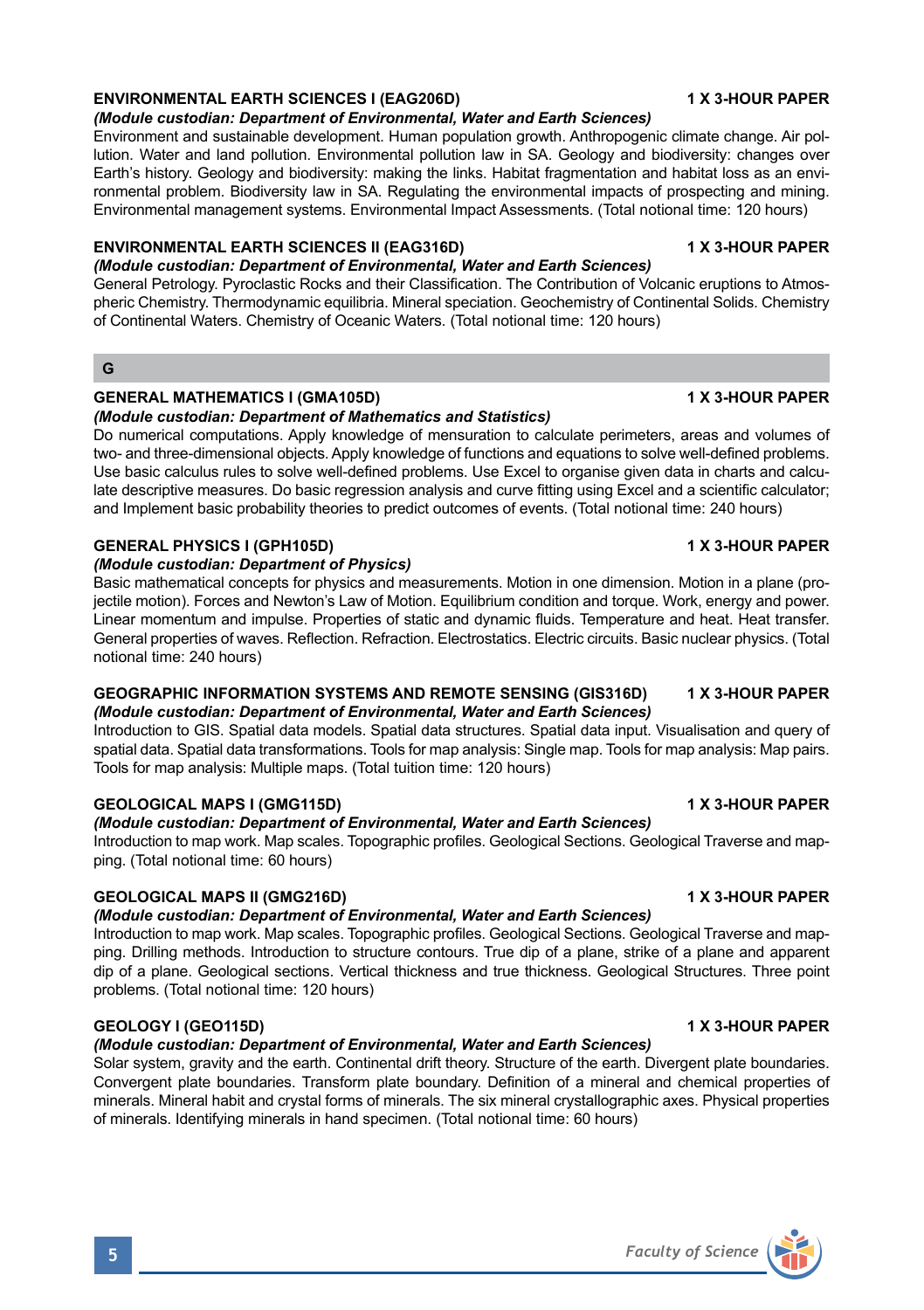# **GEOPHYSICS I (GEP206D) 1 X 3-HOUR PAPER**

### *(Module custodian: Department of Environmental, Water and Earth Sciences)*

Introduction to Geophysics. Physical properties. Introduction to Geophysical methods. Gravity method. Magnetic method. (Total notional time: 200 hours)

# **GEOPHYSICS II (GEP316D)** 1 X 3-HOUR PAPER

# *(Module custodian: Department of Environmental, Water and Earth Sciences)*

Application of resistivity into the resistivity method and data acquisition using a resistivity survey. Application of seismic velocity into the refraction seismic method and data acquisition using a refraction seismic survey. (Total notional time: 180 hours)

# **H**

# **HYDROGEOLOGY I (HYG216D)** 1 X 3-HOUR PAPER

### *(Module custodian: Department of Environmental, Water and Earth Sciences)*

Introduction to hydrology and hydrogeology. Energy transformations and the hydrologic cycle. Elements of the hydrogeologic cycle. Stream hydrographs. Baseflow and groundwater recharge. Porosity and earth materials. (Total notional time: 120 hours)

# **HYDROGEOLOGY II (HYG316D) 1 X 3-HOUR PAPER**

# *(Module custodian: Department of Environmental, Water and Earth Sciences)*

Groundwater flow to wells. Soil moisture and groundwater recharge. Regional groundwater flow. Geology of groundwater occurrence. Basic water chemistry. Water quality and groundwater contamination. Groundwater development and management. (Total notional time: 180 hours)

# **I**

# **INFORMATION LITERACY I (INI125D) CONTINUOUS ASSESSMENT**

### *(Module custodian: Directorate of Library and Information Services)* Introduction of information literacy. Development of a search strategy and application of a search string to search engines and academic databases. Evaluation of information sources. Ethical and legal use of information. (Total notional time: 20 hours)

# **L**

### **LIFE SKILLS I (LFI125X) CONTINUOUS ASSESSMENT**

# *(Module custodian: Directorate of Student Development and Support)*

Personal, socio-emotional and academic skills development for students in higher education. This module includes 1. Intra- and interpersonal skills (e.g. emotional intelligence, relationships, and conflict management); 2. General study skills (e.g. time management, goal setting, learning styles); 3. Health and wellness (e.g. HIV/ AIDS, GBV issues, substance abuse); 4. Student life and adjustment (e.g. identity development, adjusting to a higher education environment); and 5. Financial management. (Total notional time: 20 hours)

# **M**

# **MINERALOGY (MIG115D) 1 X 3-HOUR PAPER**

### *(Module custodian: Department of Environmental, Water and Earth Sciences)*

Introduction to Mineralogy and Physical Properties of Mineral. Atoms and Chemical Bonding. The Formation of Crystalline Solids. Morphology of Crystals. Berzelian Classification of minerals. Native Elements and Sulphides. Oxides, Hydroxides and Halides. Carbonate minerals. Sulphates, Phosphates, Vanadates, Tungstates and Molybdates. Neso- and Sorosilicates. Cyclo- and Inosilicates. Phyllosilicates. Tectosilicates. Mineraloids. (Total notional time: 60 hours)

# **MINING AND EXPLORATION GEOLOGY (MEG316D) 4 X 3-HOUR PAPER**

# *(Module custodian: Department of Environmental, Water and Earth Sciences)*

Mineral area selection. Mineral deposit models. Exploration design and strategy. Mineral Exploration Case Studies 1. Mineral Exploration Case Studies 2. (Total notional time: 180 hours)